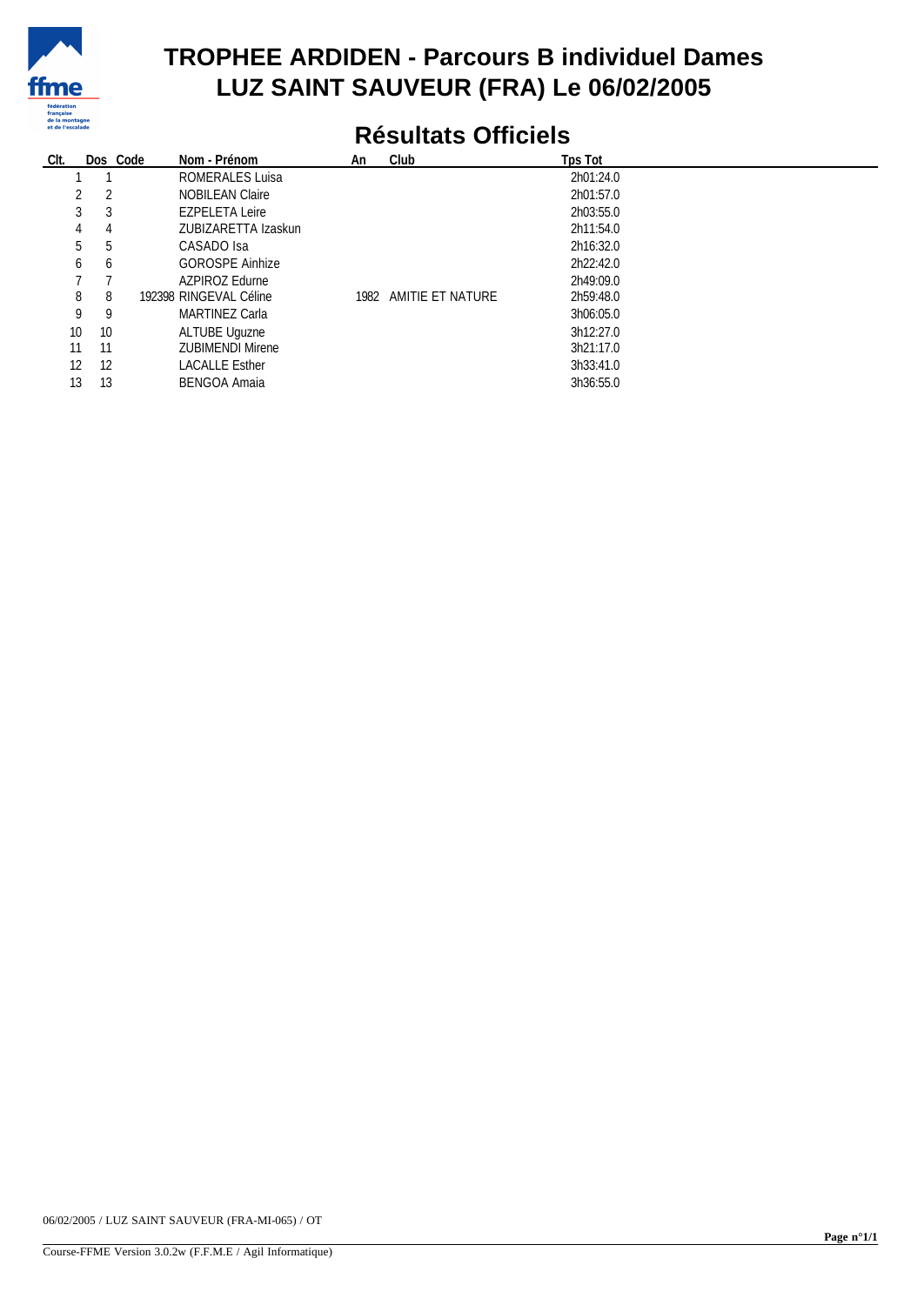

## **TROPHEE ARDIDEN - Parcours B individuel Hommes LUZ SAINT SAUVEUR (FRA) Le 06/02/2005**

# **Résultats Officiels**

| CIt. |           | Dos Code | Nom - Prénom             | An   | Club                  | <b>Tps Tot</b> |  |
|------|-----------|----------|--------------------------|------|-----------------------|----------------|--|
|      |           |          | NICOLAS Alexandre        |      |                       | 1h24:41.0      |  |
|      |           |          | 174836 CRAMPOU Frederic  | 1987 | AMITIE ET NATURE      | 1h31:48.0      |  |
|      |           |          | 134742 PEREZ Gaël        | 1987 | AMITIE ET NATURE      | 1h32:34.0      |  |
|      | 4         |          | AGUADO Gonzalo           |      |                       | 1h36:25.0      |  |
|      | - 5<br>b. |          | ALEGRE Antonio           |      |                       | 1h36:52.0      |  |
|      | 6<br>6    |          | CINTO ignacio            |      |                       | 1h44:02.0      |  |
|      |           |          | 170923 FERNANDES Jeremie | 1988 | LUCHON HAUTE MONTAGNE | 1h49:11.0      |  |
|      | 8<br>8    |          | 46529 BIRAN David        | 1987 | AMITIE ET NATURE      | 2h03:31.0      |  |
|      | 0<br>Q    |          | SAEZ DE CAMARA Oier      |      |                       | 2h09:01.0      |  |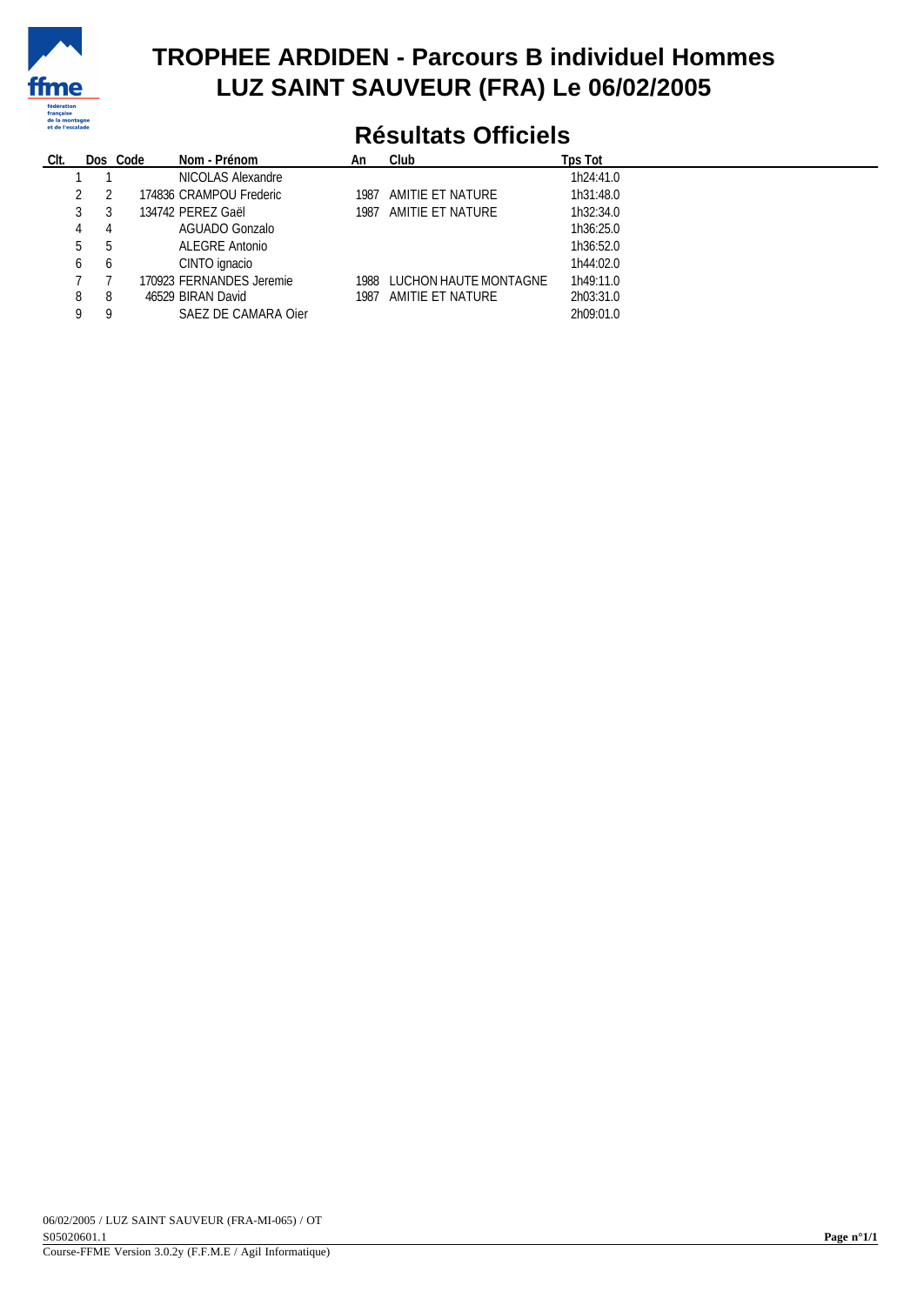

#### **TROPHEE ARDIDEN - Parcours A individuel Hommes LUZ SAINT SAUVEUR (FRA) Le 06/02/2005**

## **Résultats Officiels**

| CIt.           |                | Dos Code | Nom - Prénom              | An | Club                         | <b>Tps Tot</b> |
|----------------|----------------|----------|---------------------------|----|------------------------------|----------------|
| 1              | 1              |          | 154048 LEBEAU Roland      |    | 1966 AMITIE ET NATURE        | 2h05:38.0      |
| $\sqrt{2}$     | $\overline{2}$ |          | ORMAZABAL Joseba          |    |                              | 2h05:39.0      |
|                |                |          |                           |    |                              |                |
| 3              | 3              |          | ROYO Luis                 |    |                              | 2h06:05.0      |
| $\overline{4}$ | 4              |          | 65129 DOUMECQ Henri       |    | 1970 CLUB DES SPORTS EAUX    | 2h06:56.0      |
| 5              | 5              |          | 201414 PECHBERTY Laurent  |    | 1970 CLUB ALPIN FRANCAIS     | 2h07:41.0      |
| 6              | 6              |          | OTXOA Aitor               |    |                              | 2h09:42.0      |
| 7              | 7              |          | <b>LETAMENDI Arkaitz</b>  |    |                              | 2h09:56.0      |
|                |                |          |                           |    |                              |                |
| 8              | 8              |          | 68205 BONZOMS Jean Paul   |    | 1967 CAUTERETS SKI-ALPINISME | 2h10:18.0      |
| 9              | 9              |          | 129062 BASTIN Mathieu     |    | 1974 CLUB DES SPORTS EAUX    | 2h12:20.0      |
| 10             | $10$           |          | TOBAR Joseba              |    |                              | 2h12:27.0      |
| 11             | 11             |          | ZABALZA Angel             |    |                              | 2h14:03.0      |
| 12             | 12             |          | NABARRO Mikel             |    |                              | 2h15:14.0      |
| 13             | 13             |          | <b>BATAN Quierad</b>      |    |                              | 2h20:09.0      |
|                |                |          |                           |    |                              |                |
| 14             | 51             |          | AREIZAGA                  |    |                              | 2h21:04.0      |
| 15             | 14             |          | LOPEZ Ibai                |    |                              | 2h21:48.0      |
| 16             | 15             |          | LETAMENDI Iban            |    |                              | 2h22:15.0      |
| 17             | 52             |          | 15963 DUFFOURC Serge      |    | 1960 CAUTERETS SKI-ALPINISME | 2h23:20.0      |
| 18             | 16             |          | <b>URKIZU Xabier</b>      |    |                              | 2h24:04.0      |
| 19             | 17             |          | MONASTERIO Fernando       |    |                              | 2h24:40.0      |
|                |                |          |                           |    |                              |                |
| 20             | 18             |          | ROCHE Eduardo             |    |                              | 2h24:41.0      |
| 21             | 19             |          | 131380 REMY Emmanuel      |    | 1968 AMITIE ET NATURE        | 2h28:51.0      |
| 22             | 20             |          | GOMEZ DE MIGUEL José Luis |    |                              | 2h30:01.0      |
| 23             | 53             |          | MARTINEZ Juan             |    |                              | 2h30:44.0      |
| 24             | 54             |          | 64359 DOUX Francis        |    | 1953 CLUB DES SPORTS EAUX    | 2h34:13.0      |
| 25             | 55             |          | <b>BENEDE</b>             |    |                              | 2h37:38.0      |
|                |                |          |                           |    |                              |                |
| 26             | 21             |          | <b>MURUA Aitor</b>        |    |                              | 2h38:32.0      |
| 27             | 22             |          | NIR Eric                  |    |                              | 2h42:47.0      |
| 28             | 23             |          | 127943 PASSIMOURT David   |    | 1974 CAUTERETS SKI-ALPINISME | 2h46:40.0      |
| 29             | 56             |          | <b>REGIL</b>              |    |                              | 2h47:50.0      |
| 30             | 24             |          | 107568 PELLET Thierry     |    | 1969 HAUT SALAT MONTAGNE     | 2h49:13.0      |
| 31             | 25             |          | ALVAREZ Lander            |    |                              | 2h49:53.0      |
|                |                |          |                           |    |                              |                |
| 32             | 57             |          | MARTINEZ E                |    |                              | 2h50:56.0      |
| 33             | 26             |          | UYARRA Inaki              |    |                              | 2h52:06.0      |
| 34             | 27             |          | AIZPURU Unai              |    |                              | 2h54:25.0      |
| 35             | 58             |          | OLLAIKINDIA I             |    |                              | 2h55:33.0      |
| 36             | 59             |          | <b>ILAREGUI</b>           |    |                              | 2h59:20.0      |
| 37             | 28             |          | ETXEBARRIA Asier          |    |                              | 2h59:26.0      |
|                |                |          |                           |    |                              |                |
| 38             | 60             |          | <b>HERREROS</b>           |    |                              | 3h01:16.0      |
| 39             | 29             |          | ALUSTIZA Jon Ander        |    |                              | 3h02:56.0      |
| 40             | 30             |          | MINA Xabier               |    |                              | 3h03:35.0      |
| 41             | 31             |          | <b>REGIL Gabriel</b>      |    |                              | 3h05:31.0      |
| 42             | 32             |          | LERSUNSI Andoni           |    |                              | 3h06:33.0      |
| 43             | 33             |          | <b>HUEGUN Koldo</b>       |    |                              | 3h07:55.0      |
| 44             | 34             |          | ETXEBARRIA Ibon           |    |                              | 3h12:49.0      |
|                |                |          |                           |    |                              |                |
| 45             | 35             |          | AROSTEGI Jon              |    |                              | 3h13:02.0      |
| 46             | 36             |          | 90776 ELHORRY Pierre      |    | 1961 CLUB DES SPORTS EAUX    | 3h15:55.0      |
| 47             | 37             |          | SOLAEGI Joseba            |    |                              | 3h20:17.0      |
| 48             | 61             |          | <b>BRAU Jesus</b>         |    |                              | 3h27:01.0      |
| 49             | 62             |          | <b>GIMENEZ F</b>          |    |                              | 3h34:14.0      |
| 50             | 63             |          | <b>RUBIOF</b>             |    |                              | 3h35:19.0      |
|                |                |          |                           |    |                              |                |
| 51             | 38             |          | LER Inaki                 |    |                              | 3h37:42.0      |
| 52             | 64             |          | KEREJETA J                |    |                              | 3h43:23.0      |
| 53             | 65             |          | SALGADO J                 |    |                              | 3h46:36.0      |
| 54             | 66             |          | <b>BERNAL A</b>           |    |                              | 3h54:49.0      |
| 55             | 39             |          | ALZELAI Lander            |    |                              | 3h55:14.0      |
|                | 40             |          | ALZELAI Igor              |    |                              | 3h56:05.0      |
| 56             |                |          |                           |    |                              |                |
| 57             | 41             |          | SENAR Jon Ander           |    |                              | 3h56:20.0      |
| 58             | 42             |          | <b>SANCHEZ Roberto</b>    |    |                              | 3h56:21.0      |
| 59             | 43             |          | <b>BURCIO José Maria</b>  |    |                              | 4h00:16.0      |
| 60             | 44             |          | SANTANO Juan Luis         |    |                              | 4h00:55.0      |
|                |                |          |                           |    |                              |                |

06/02/2005 / LUZ SAINT SAUVEUR (FRA-MI-065) / OT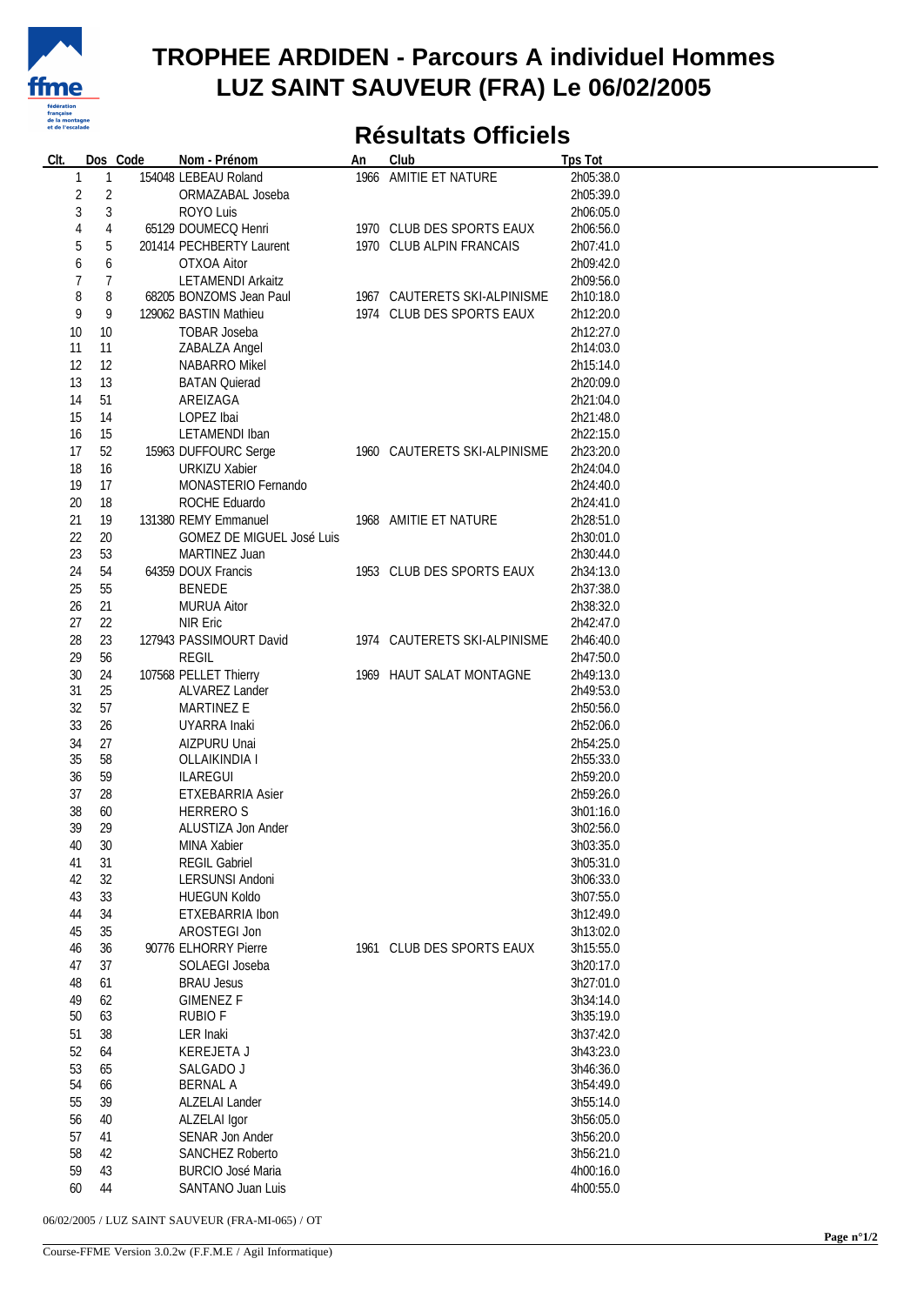| CIt.<br>Dos Code | Nom - Prénom               | An | Club                         | Tps Tot   |
|------------------|----------------------------|----|------------------------------|-----------|
| 61<br>45         | LARRANAGA Mikel            |    |                              | 4h01:13.0 |
| 62<br>-46        | <b>BARRIOLA Juan Maria</b> |    |                              | 4h01:15.0 |
| 63<br>-47        | ZUGARRAMURDI Aitor         |    |                              | 4h01:16.0 |
| ABANDONS         |                            |    |                              |           |
| 50               | <b>HERVE Iglesias</b>      |    |                              | Abd       |
| 49               | FERNANDEZ Daniel           |    |                              | Abd       |
| 48               | 21354 CASTELLS Michel      |    | 1966 CAUTERETS SKI-ALPINISME | Abd       |

06/02/2005 / LUZ SAINT SAUVEUR (FRA-MI-065) / OT